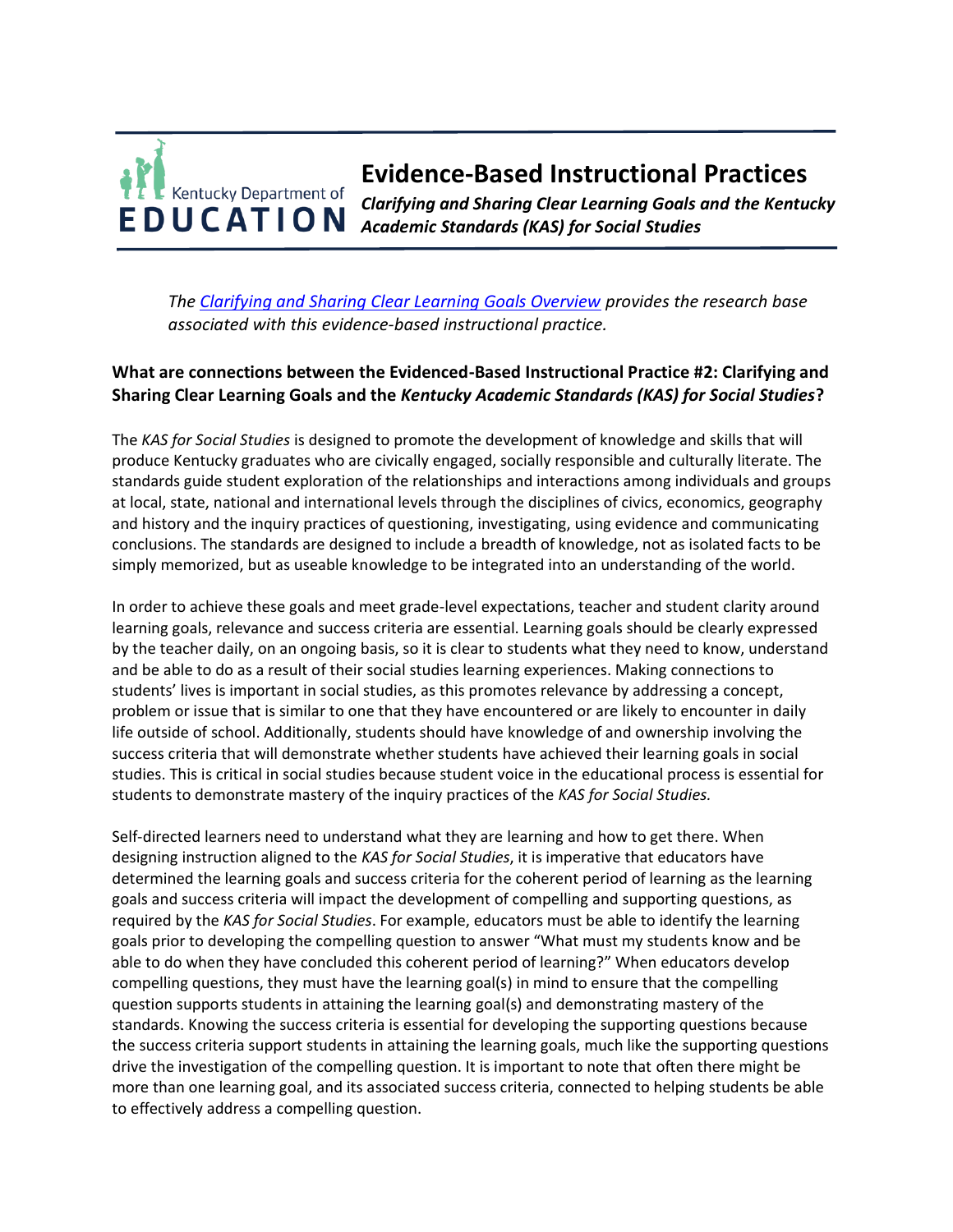# **What are planning considerations for the successful implementation of the Evidenced-Based Instructional Practice #2: Clarifying and Sharing Clear Learning Goals to ensure that all students have equitable access and opportunity to learn the standards contained in the** *KAS for Social Studies***?**

- Develop a thorough understanding of your grade-level standards, including the ability to effectively break down a standard.
- Understand each of the inquiry practices and disciplinary strands, and how they work together and are both essential, as concept knowledge cannot be achieved effectively without the practice of inquiry. Throughout a child's social studies education, students engage in the inquiry practices – questioning, investigating, using evidence and communicating conclusions. Students use these practices to acquire, refine and extend knowledge and understanding of key social studies concepts within the four disciplinary lenses of civics, economics, geography and history.
- Understand the progression of the *KAS for Social Studies* by becoming familiar with the grade level standards that precede and follow your grade level's standards.
- Provide students opportunities to take ownership of their learning by collaborating to coconstruct success criteria.
- Establish a physical and social environment in your classroom that builds respectful relationships and enables effective discussion. This will allow students to feel comfortable providing input when participating in class discussions around developing success criteria.
- Create assignments that are strongly aligned to the *KAS for Social Studies*. Assignments should:
	- Connect directly to the content and skills expectations of the identified standards.
	- Ask students to organize and interpret information in addressing a concept, problem or issue.
	- Elaborate on their understanding, explanations or conclusions on important social studies concepts through elaborated expressive communication.
	- Ask students to address a concept, problem or issue that is similar to one that they have encountered or are likely to encounter in daily life outside of school.
- Analyze student work produced from assignments aligned to the *KAS for Social Studies.*  Student work should demonstrate:
	- A mastery of the content and skills expectations of the standards.
	- Thinking with social studies content by questioning, investigating, using evidence and communicating conclusions to produce comparisons/contrasts, arguments, application of new information to new contexts, and consideration of alternative viewpoints.
	- Understanding of ideas, concepts, theories, and principles from the social studies disciplines by using them to interpret and explain specific, concrete information or events.
	- An elaboration of his or her understanding or explanations through elaborated expressive communication.
	- The ability to address a concept, problem or issue that is similar to one that they have encountered or are likely to encounter in daily life outside of school.
- Reflect on the alignment of assignments and student work to the expectations of the *KAS for Social Studies* and determine changes that need to be made to better address the expectations of the standards.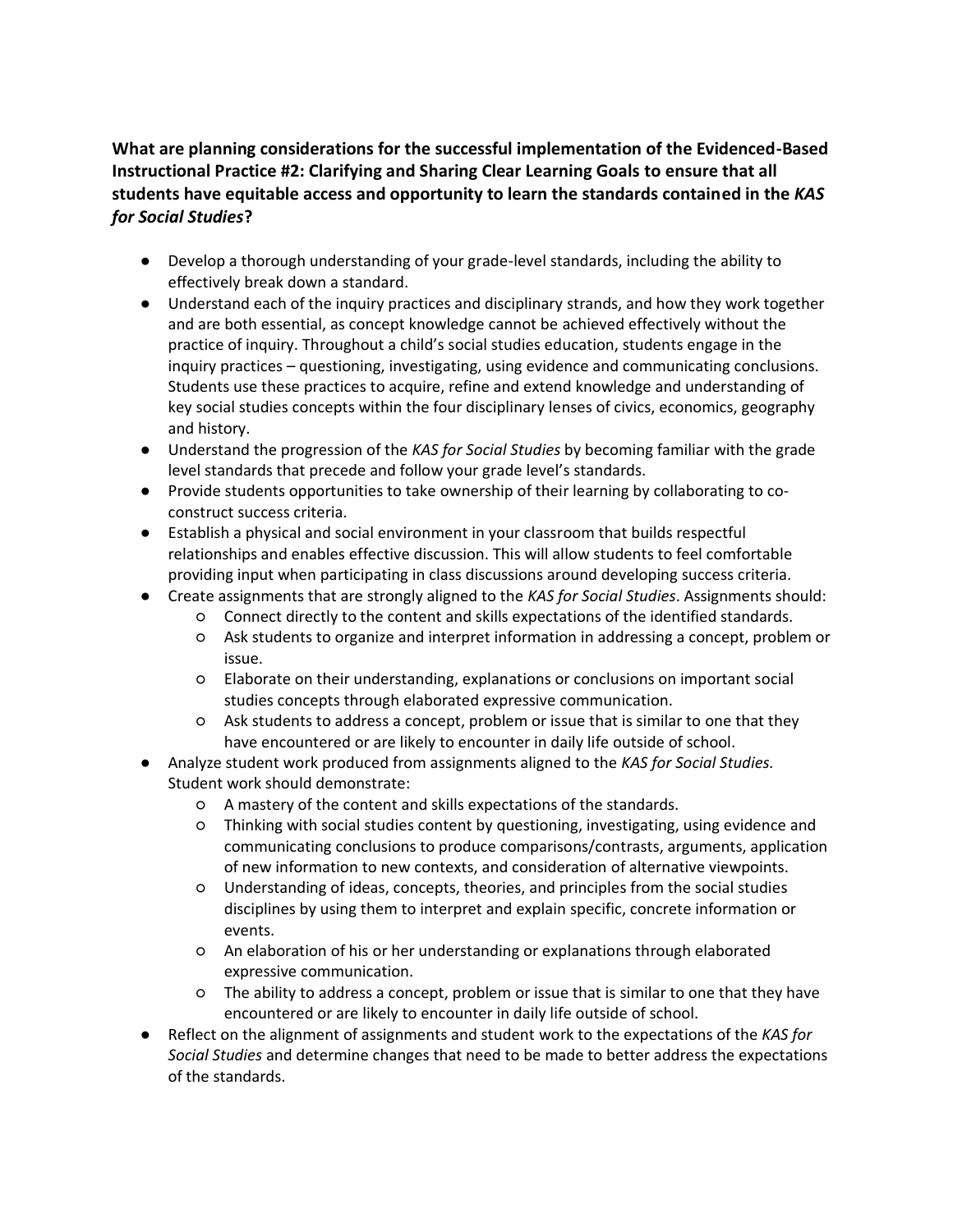## **What strategies and resources can support the implementation of Evidence-Based Instructional Practice #2: Clarifying and Sharing Clear Learning Goals within the** *KAS for Social Studies?*

### *Brain Research and the Need for Clear Learning Goals*

For more information on establishing clear learning goals, relevance and success criteria in the social studies classroom, visit:

- KDE's *Performance Assessments in Social Studies Module* 
	- This module explains the value of creating and implementing effective performance assessments in social studies. Since the *KAS for Social Studies* requires students to engage in disciplinary strands, inquiry practices and disciplinary concepts and practices, educators need ways to assess these in integrated ways as standards implementation requires new thinking about how assessment can be used to support student growth. Module resources include the [Facilitator's Guide](https://education.ky.gov/curriculum/standards/kyacadstand/Documents/Performance_Asessments_in_Social_Studies_Facilitator_Guide.pdf)[, PowerPoint](https://education.ky.gov/curriculum/standards/kyacadstand/Documents/Performance_Assessments_in_Social_Studies_Module.pptx) an[d Module at a Glance](https://education.ky.gov/curriculum/standards/kyacadstand/Documents/Performance_Assessment_Module_at_a_Glance.pdf) document. Section 6b: Connecting Standards to Assessments supports educators in learning how to use standards to build assessments to identify if students are reaching the standards. When students know what they are learning, why they are learning it and believe they can meet the expectations, it promotes student ownership in the learning process.

### *Starting with Teacher Clarity*

For more information on promoting teacher clarity around what the *KAS for Social Studies* are asking students to know and be able to do, visit:

- KDE's [Getting to Know the](https://education.ky.gov/curriculum/standards/kyacadstand/Documents/Getting_to_Know_the_KAS_for_Social_Studies.pptx) *[KAS for Social Studies](https://education.ky.gov/curriculum/standards/kyacadstand/Documents/Getting_to_Know_the_KAS_for_Social_Studies.pptx)* Module
	- Module 1 is a resource for developing a foundational understanding of the *KAS for Social Studies.* Utilizing this module before beginning standards alignment work is recommended in order to build knowledge and capacity around the standards and to capitalize on the opportunity to improve teaching and learning.
- KDE's [Inquiry Practices of the](https://education.ky.gov/curriculum/standards/kyacadstand/Documents/Inquiry_Practices_of_KAS_for_Social_Studies.pptx) *[KAS for Social Studies](https://education.ky.gov/curriculum/standards/kyacadstand/Documents/Inquiry_Practices_of_KAS_for_Social_Studies.pptx)* Module
	- Module 3 provides support for understanding and implementing the inquiry practices (Questioning, Investigating, Using Evidence and Communicating Conclusions) of the *KAS for Social Studies*. Implementing the inquiry practices of the *KAS for Social Studies*  effectively promotes teacher clarity around the skills students should demonstrate in social studies throughout their social studies education.
- KDE's [Minding the Gap](https://education.ky.gov/curriculum/standards/kyacadstand/Documents/Module_2_Minding_the_Gap.pptx) Module
	- Section 2A: Understanding Progressions begins to build a shared understanding of the *KAS for Social Studies* progressions and grade level expectations.
	- Section 2B: Unpacking the Standards demonstrates how to unpack the standards in order to clearly understand each piece of a standard.
- KDE's [Social Studies Breaking Down a Standard Protocol](https://education.ky.gov/curriculum/standards/kyacadstand/Documents/Tool_to_Unpack_Standards_and_Identify_Gaps_BDS.xlsx)
	- The purpose of this protocol is to guide teachers through a process for utilizing the components within the *KAS for Social Studies* to gain greater clarity in what the standards are asking students to know and be able to do in order to meet grade-level expectations.
- KDE's [Social Studies Assignment Review Protocol M](https://education.ky.gov/curriculum/standards/kyacadstand/Documents/Social_Studies_Assignment_Review_Protocol_Module.pptx)odule
	- Module 5 focuses on building teacher capacity to effectively evaluate an assignment's alignment to the *KAS for Social Studies*. This module explains the characteristics of a